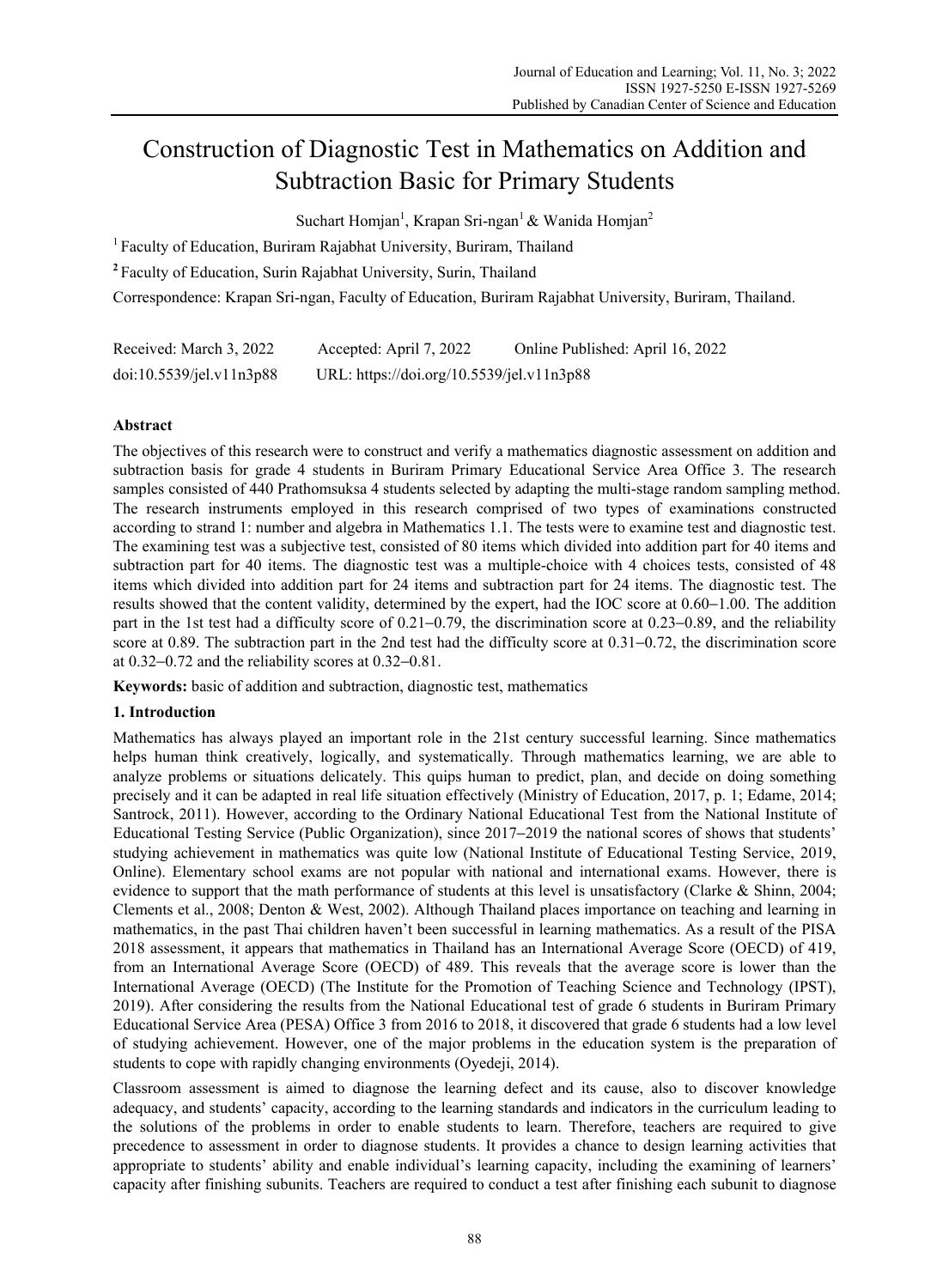which subunit students are unsuccessful and the reasons. Hence, teachers can definitely solve the problems. They might conduct a remedial teaching to develop learners' knowledge and enable them to have adequate foundation to learn the next chapter. Therefore, to diagnose learners in subunits beforehand allows teachers to discover learners' deficiency and reinforce their capacity as being scaffolded for studying further level learning in the next subunits. Diagnostic assessment for discovering learners' deficiency is extremely important to teachers and learners (Ministry of Education, 2010).

Diagnostic assessment is a measurement that aims at discovering deficient students' defects in which aspects they have limited learning in order to facilitate them to achieve the prescribed target and assist teachers to initiate remedial class precisely (Pattiyatanee, 2019; Smith, 2006). Diagnostic assessment can be employed to analyze students' defects more effectively than other types of measurement. Due to its importance and qualification mentioned above, it is necessary to use diagnostic assessment in mathematics. In learning process of mathematics, teachers always confront a situation that students have defects or struggle with studying. Unless the problems have been solved, it will affect students' learning ability in that chapter (Yeo, 2009). Since mathematics is an abstract science that is characterized as an instrument for solving problems, it is the foundation of scientific and technological education and can provide guidelines for its application in everyday life (Chambers, 2008).

In consonance with the previous mention, the researcher is interested in constructing a diagnostic assessment in mathematics on the topic of addition and subtraction for grade 4 students expecting it to be a model to develop teaching strategies. Teachers can employ it to examine students' knowledge or diagnose students' defects at the end of each chapter aiming to develop more effective teaching in mathematics and reinforce students' foundation for further studying.

# **2. Research Objectives**

1) To construct mathematics diagnostic test on the topic of addition and subtraction for grade 4 students in Buriram Educational Service Area Office 3.

2) To verify the quality of the mathematics diagnostic test on the topic of addition and subtraction for grade 4 students in Buriram Educational Service Area Office.

# **3. Research Methodology**

# *3.1 Population and Samples*

1) The population in this research consisted of 4,594 students from grade 4 in Buriram Educational Service Area Office 3, semester 2 of academic year 2019.

2) The samples in this research consisted of 440 students from grade 4 in Buriram Educational Service Area Office 3, semester 2 of academic year 2019 by adapting multi-stage sampling method.

# *3.2 Scope of Work*

The content selected to construct the diagnostic test was from Primary 4 strand 1: number and algebra in Mathematics 1.1. Students understand diversity of number display, number operation, operation product, operation qualification, implementation, and the core value of addition, subtraction, multiplication, and division the number more than 100,000 and 0 (Ministry of Education, 2017).

# *3.3 Research Instrument*

The research instruments employed in this research were diagnostic assessment in grade 4 mathematics on the topic of addition and subtraction basis. The assessment consisted of 2 tests accordingly.

1) The examining test was a subjective test divided into addition part for 40 items and subtraction part for 40 items, totaling 80 items.

2) The diagnostic test was a multiple-choice test divided into addition part for 24 items and subtraction part for 24 items, totaling 48 items.

# *3.4 Construction of Diagnostic Test*

1) Constructed a diagnostic table as being the framework to construct the diagnostic test constructed according to strand 1: number and algebra in Mathematics 1.1, the core value of addition, subtraction, multiplication and division of number more than 100,000 and 0.

2) Constructed a subjective test to examine defects, according to the prescribed framework and conducted a trial with 70 grade 4 students from 5 schools to collect the deficiency from students' answers to design options.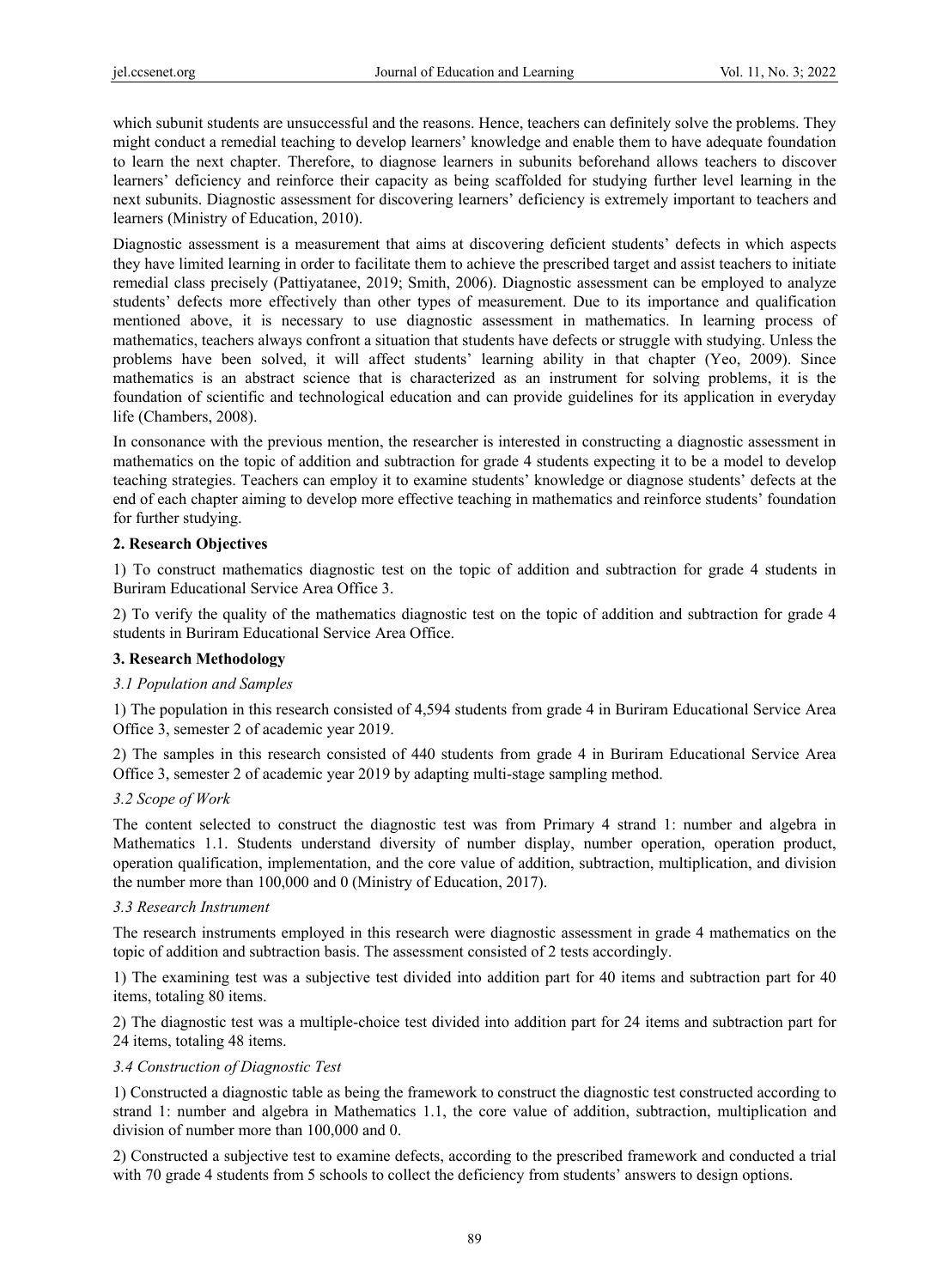3) Constructed a diagnostic test with 4 options for 80 items, the options on each item were collected from the students' answers in the trial in an effort to generate deceive options.

4) Validated the content validity of the diagnostic test with the indicators by 5 experts in order to consider whether each test measures the indicators to be tested and covers the content.

5) Conducted the 1st time trial with grade 4 students to find difficulty and discrimination and to study the clarity of the language use during the process of select and develop the test. The trial was conducted with 120 students from 10 schools by finding basic statistics: difficulty values and discrimination values using Brennan's formula.

6) Revised diagnostic test and conducted the 2nd time trial to analyze the difficulty and discrimination with 120 students from 10 schools in order to select and develop the test.

7) Conducted the 3rd time to analyze the difficulty, the discrimination and reliability of the entire test using Lovett's method in order to study the deficiencies and causes of defects in the test. The experiment was conducted with 130 students from 15 schools.

# *3.5 Data Analysis*

1) The verification of the test was masterminded as follow.

Content validity of the diagnostic test was examined by Rovinelli and Hambleton's formula: Index of Item Objective Congruence (IOC).

Difficulty (p) was examined for each item.

Discrimination was examined for each item by Brennan's formula which was called B-Index.

Reliability was examined by Lovett's method.

2) Statistics consisted of percentage, average and standard deviation.

# **4. Results**

*4.1 The Results of Construction of Diagnostic Test in Mathematics on Addition and Subtraction for Grade 4 Students* 

1) Construction of the test to explore the defect of short-answer test.

To construct the diagnostic assessment, the researcher had examined students' foundation by constructing an examining test consisted of 80 items to conduct a trial with 70 students. Then, the researcher analyzed the outcome from the examining test to obtain incorrect answers and discover defects in order to design deceive options in diagnostic test. The students' defects have been displayed in Table 1.

| No. of Issue            | <b>Defects</b>                                                                                         |
|-------------------------|--------------------------------------------------------------------------------------------------------|
| Issue No. 1 Addition    | Uncomprehend estimation, miscalculation, place wrong value, forget commute, uncomprehend addition      |
|                         | operation, show method of finding answers less than 2 process, uncomprehend fraction addition,         |
|                         | uncomprehend fraction and mix number changing, uncomprehend mix number addition, uncomprehend mix      |
|                         | number and improper fraction changing, uncomprehend addition problem solving operation, malfunction of |
|                         | value of cardinal number, uncomprehend cardinal number addition                                        |
| Issue No. 2 Subtraction | Uncomprehend estimation, miscalculation, place wrong value, forget commute, uncomprehend subtraction   |
|                         | operation, show method of finding answers less than 2 process, uncomprehend fraction subtraction,      |
|                         | uncomprehend fraction and mix number changing, uncomprehend mix number subtraction, uncomprehend       |
|                         | mix number and improper fraction changing, uncomprehend subtraction problem solving operation,         |
|                         | malfunction of value of cardinal number, uncomprehend cardinal number subtraction                      |

Table 1. The outcome of deficiency diagnosis from students' answers.

The outcome of the analysis of grade 4 students' defects could be diagnosed as follows.

From issue no.1, the diagnostic outcome of grade 4 students' learning deficiency on the topic of addition found that the highest amount of the deficiency was uncomprehending addition problem solving operation totaling 61.43%. The second highest amount was uncomprehending fraction subtraction totaling 57.14%. The third highest amount was showing method of finding answers less than 2 processes totaling 52.85% accordingly.

Issue No. 2 the diagnosis outcome of grade 4 students' learning deficiency on the topic of subtraction found that the highest amount of deficiency was uncomprehending subtraction problem solving operation totaling 68.75%. The second highest amount was uncomprehending mix number subtraction totaling 64.29% and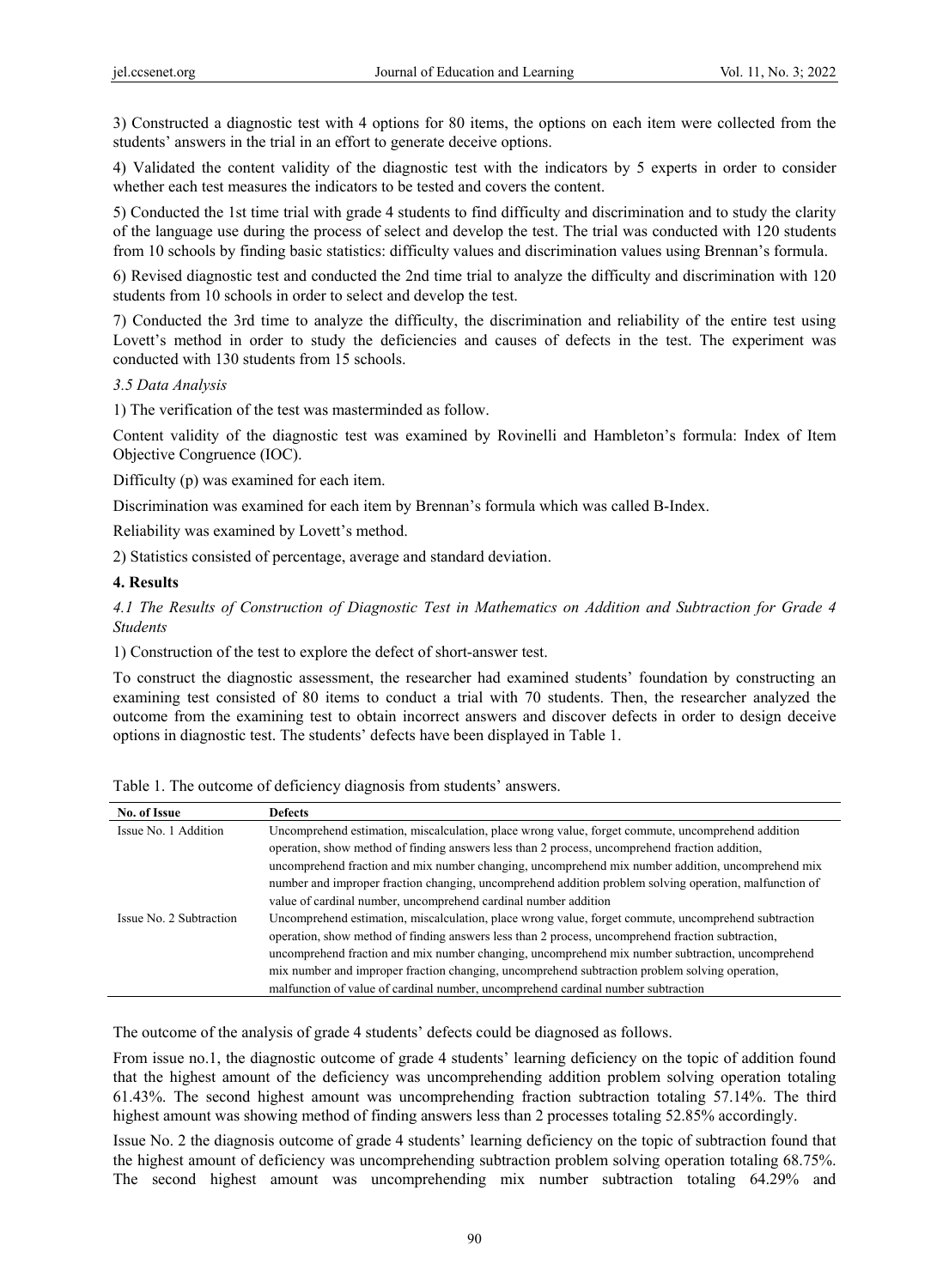uncomprehending cardinal number subtraction totaling 58.57%.

2) Construction of a four-choice diagnostic test, comprising on the topic of additions for 40 items and subtraction for 40 items, a total of 80 items. The choices in each item were selected from the wrong answers from the survey test to create a distractor.

*4.2 The Inspection of Construction of Diagnostic Test in Mathematics on Addition and Subtraction for Grade 4 Students* 

1) The consistent index value between the assessment and indicators was at 0.60 – 1.00. This means that the constructed assessment is consistent with the prescribed indicators. The experts suggested that the difficulty of the test should be appropriate with students' ability and the items should be decreased.

2) To test the quality of each item in term of difficulty, discrimination and reliability of the entire assessment, the researcher conducted 3 trials with 120, 120, and 130 students accordingly. The results were displayed in the Table 2.

| Table 2. The 1st, 2nd, and 3rd trial of finding difficulty, discrimination and reliability of the test. |  |  |
|---------------------------------------------------------------------------------------------------------|--|--|
|                                                                                                         |  |  |

| No. of issue   | First trial |               | Second trial |       | 3rd trial     |               | Reliability       |             |           |      |
|----------------|-------------|---------------|--------------|-------|---------------|---------------|-------------------|-------------|-----------|------|
|                | Items       |               |              | Items |               |               | <sub>1</sub> tems |             |           |      |
| . Addition     | 40          | 0.23-0.82     | 0 13-0 77    | 32    | 0 23-0 78     | 0 10-0 88     | 24                | 0 21 - 0 79 | 0 23-0 89 | 0.89 |
| 2. Subtraction | 40          | $0.28 - 0.81$ | $010-069$    | 30    | $0.22 - 0.70$ | $0.14 - 0.73$ | 24                | 0.31-0.72   | 0.32-0.81 | 0.88 |

From Table 2, the outcome of the analysis of difficulty, discrimination and reliability of diagnostic test on addition and subtraction foundation for grade 4 students were as follows.

From issue no. 1 of addition, in the 1st quality testing with totally 40 items, the difficulty was at 0.23−0.82, discrimination was at 0.13−0.77. In the 2nd quality testing with totally 32 items, the difficulty was at 0.23−0.78, discrimination was at 0.10−0.88. In the 3rd quality testing with totally 24 items, the difficulty was at 0.21−0.79, discrimination was at 0.23−0.89. The reliability of the first assessment was at 0.89.

From issue no. 2 of subtraction, in the 1st quality testing with totally 40 items, the difficulty was at 0.28−0.81, discrimination was at 0.10−0.69. In the 2nd quality testing with totally 30 items, the difficulty was at 0.22−0.70, discrimination was at 0.14−0.73. In the 3rd quality testing with totally 24 items, the difficulty was at 0.31−0.72, discrimination was at 0.32−0.81. The reliability of the first assessment was at 0.88.

# **5. Discussion and Conclusion**

# *5.1 Construction of a Diagnostic Test*

Each diagnostic test has a distractor that could point out any defects in a student's answer because the researcher first took the survey test with a baseline survey with 70 students in order to collect the student's wrong answers to create the distractor. Students wrote their answers or the solutions. And the researcher took the students' answers to record the frequency and the percentage to analyze the reasons for the wrong answers in each answer by considering the process of the solutions and selecting the answers most of the students gave wrong answers. The selected answers could point out the cause of the students' defects, so these were created as a choice of a four-choice diagnostic test based on the learning indicators, which exams could be clearly measured according to the indicators. Questions, choices, and distractors were systematically written, especially the distractors created could diagnose student deficiencies. The diagnostic test had a mean content validity of 1.00, which was determined by the criteria (Kanchanawasi, 2009). The IOC value should be greater than or equal to 0.50, indicating that the exam satisfied the objective indicators, able to point out student defects, which were useful for students and teachers.

# *5.2 The Inspection of Construction of Diagnostic Test*

1) The Validity of the diagnostic test Grade 4 was considered by 5 experts in the congruence between each test item and the indicators. The results of the experts were taken to calculate the item-objective congruence index between the test and the indicators. These found that all 80 multiple choice diagnostic tests had IOC values ranging from 0.60−1.00, which showed that all of the exams were accurate in content (Content Validity). In other words, every exam was measured according to the indicators and covered the content of the exam curriculum with accuracy. This was because the researcher had clearly defined the scope of the content in which the exam would be issued, as well as had studied the indicators and learning areas of Mathematics (Revised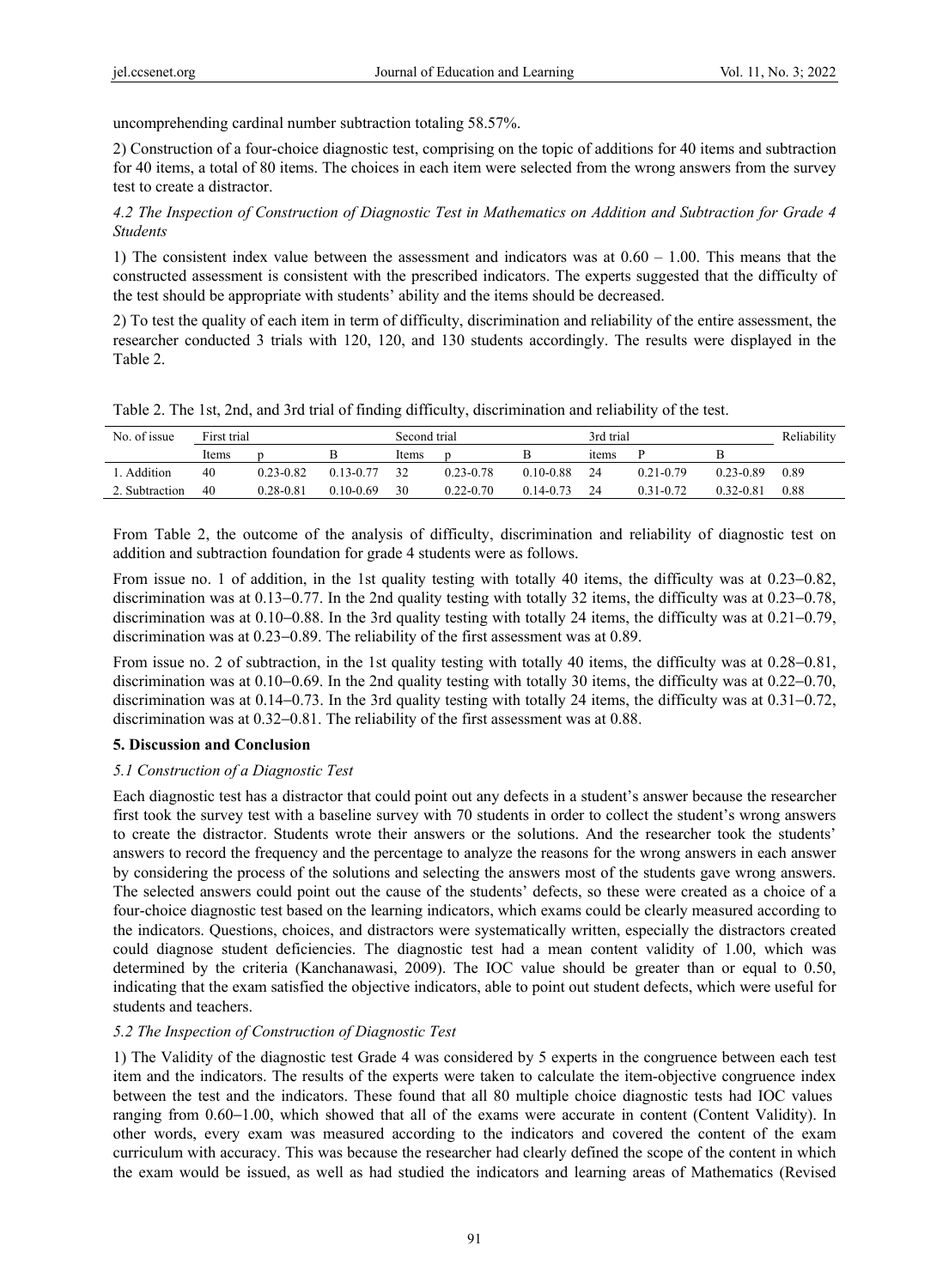Edition B.E. 2560) according to the Basic Education Core Curriculum B.E. 2551 (A.D. 2008), resulting in the exam with the congruence index within the specified criteria. This has been consistent with Cohen, Manion and Morrison (2017) that content validity is an instrument that can measure, according to the content, has been in line with Panya (2015) who said that content validity is a method for measuring and evaluating learning outcomes consistent with knowledge and skills as specified in the curriculum or in accordance with the stated learning objectives, and has been in line with Phatthiyathanee (2019) who said that in order to determine the validity of the test by having each expert examine it. If the average is from 0.50−1.00 the test is valid.

2) To examine the quality of the diagnostic test, the researcher authentically used the test in the 3rd time. It was revealed that the difficulty of the issue no. 1, addition, was at 0.21−0.79 and issue no. 2, subtraction, was at 0.31−0.72 which were the appropriate range reaching the criteria. Since the test constructed by the researcher consisted of many low-quality items according to the criteria. The researcher adjusted the test, for example, simplified complicated questions, amended both correct and deceive options to be more appropriate. This attributed to the 3 quality tests which consistent to Pattiyanee (2019) stated that the test with difficult index level at 0.20−0.80 is a quality test in accordance with the criteria. Considering the criteria, the difficulty index value at 0.20−0.39 is quite difficult, at 0.40−0.60 is medium and 0.61−0.80 is quite simple. As well as Taireaukam (2009) stated that the ratio should have displayed that number of correct and incorrect answers. The test is simple on condition that the number of correct answers is higher, and vice versa, on higher number of incorrect answers. The appropriate test to take should be at medium level around 0.50. However, the frequently used level has been between 0.20−0.80. Furthermore, Jompook (2017) has studied the construction of diagnostic test to determine defects in mathematics on the topic of algebra with grade 6 students under Lopburi Primary Educational Service Area Office 2. The outcome revealed that issue no.1 had difficulty index level at 0.67−0.80. The issue no. 2 had difficulty index value at 0.69−0.80 and issue no. 3 was at 0.65−0.80. The difficulty index levels of 3 issues were in between medium to simply. As well as, Puttima (2013) has studied the development of diagnostic assessment in mathematics on the topic of multiplication and division by using a computer program. The study was conducted with grade 4 students under Chiang Rai Primary Educational Service Area Office 2 and the outcome showed that the difficulty index level of the test was at 0.24−0.69.

3) Discrimination index of diagnostic test, the researcher authentically used the test in the  $3<sup>rd</sup>$  time. Discrimination index level of issue no. 1, addition, was at 0.23−0.89 and discrimination index level of issue no. 2, subtraction, was at 0.32−0.81. The standard criteria are at 0.20−1.00. This means that the proportion of a group students passing the criteria could answer correctly more than a group of students failing the criteria that has been consistent with Chen and Lin (2003) studied the developing a Two-Tier diagnostic instrument to assess high school students' understanding—the formation of images by a plane mirror found that the discrimination value was between 0.30−0.80. As Kachornsil (2000) said, a quality exam should have a discrimination rating of 0.20 or higher. And according to Gamgade (2008) stated that the discrimination index of the test showed the efficiency of the questions in the test to categorize learners in high ability group and low ability group. Furthermore, Pattiyanee (2019) addressed discrimination index level helps classify learners' ability. Furthermore, Jompook (2017) studied the construction of diagnostic test to determine defects in mathematics on the topic of algebra with grade 6 students under Lopburi Primary Educational Service Area Office 2. Discrimination index level was at 0.20−0.80. Also, Ladda (2015) studied the construction of diagnostic test to examine defects in mathematics on the topic of addition and subtraction with grade 4 students. The outcome revealed that discrimination index level of issue no.1 was at 0.58−0.84, discrimination index level of issue no.2 was at 0.44−0.77, and discrimination index level of issue no. 3 was at 0.42−0.71.

#### *5.3 Reliability Index of the Diagnostic Test*

The researcher authentically used the test in the 3rd time. Reliability index level of issue no. 1, addition, was at 0.89 and reliability index level of issue no. 2, subtraction, was at 0.88. This attributed to the researcher's effort to convince students to realize the importance of mathematics learning and evaluation process. Hence, students attempted to take the examination, which results in a high level of reliability index. Therefore, the diagnostic test constructed by the researcher, for 2 issues, could be reliable, that after multiple times of taking the examination, same students would receive similar scores to the scores of the previous times. Furthermore, Kerliger (1986) stated that on condition that the tools used in data collecting had a coefficient of reliability  $(r<sub>tt</sub>)$  at 0.90, this meant that the common-cause variation would be at 81% after using this tool in the previous time and the later time. In the other words, when the test was repeatedly used, the values would be at 81%. And Saiyos and Saiyos (2000) said the reliability of the test should be above 0.70. As well as Grasaesome (2018) stated that reliability meant a stable result from the measurement or the reliable stability of the outcome of the assessment aiming to measure the points to which it expected. Kornchom (2018) studied the construction of diagnostic test in mathematics on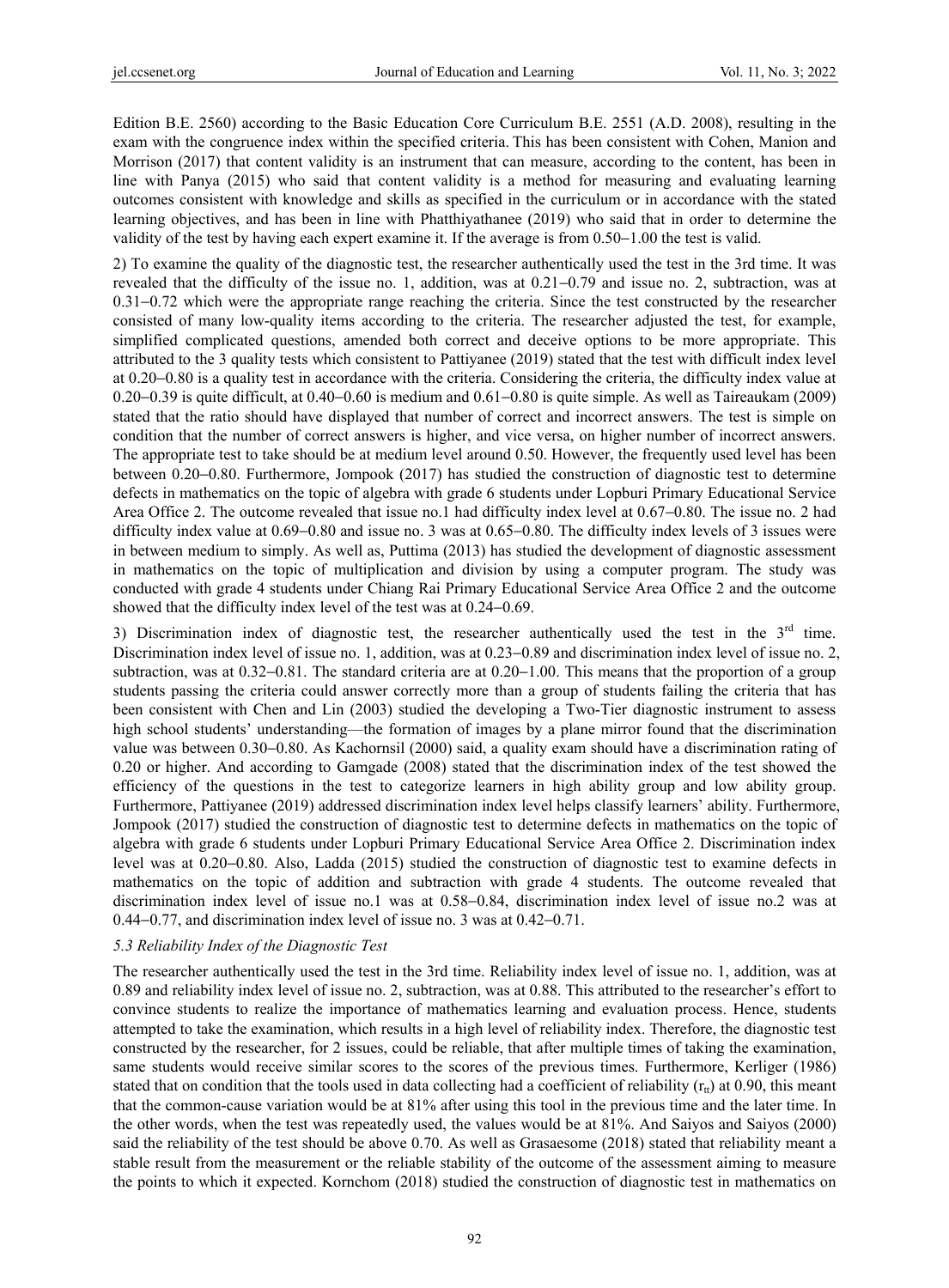the topic of application with grade 6 students. The results showed that all 4 issues had the reliability index between 0.82−0.88.

#### **6. Suggestion**

Recommendation for the use of this research.

1) The criteria of pass and fail, teachers are able to prescribe the point on their own views to be appropriate to students' ability.

2) Aftermath, students should be informed their results immediately and provide a remedial class to solve defects before continuing to the next chapter.

3) Using this diagnostic test, teachers can recognize students' learning defects in both addition and subtraction. Therefore, in order for the learning in this subject matter to be effective, one should examine the deficiencies and plan for improvements in parallel with the teaching.

Suggestion for further research.

- 1) The outcome from this study should be adapted to develop a diagnostic test with the other year levels.
- 2) There should be a computer program that informs the results of the diagnosis immediately after taking the test.

3) Teachers should have substituted guidelines for deficient students, for instance, activities or innovation in order to reinforce students' ability.

#### **References**

- Academic and Educational Standard. (2009). *Guidelines of learning management*. Basic Educational Core Curriculum. Bangkok: SPO.
- Chambers, P. (2008). *Teaching Mathematician, Developing as A Reflective Secondary*. London: SAGE.
- Chen, C., & Lin, M. (2003). Department of Physics Graduate Institute of Science Education Developing a two-tier Diagnostic instrument to assess high school students' understanding National Kaohsiung. *Normal University Taiwan*, *3*(3), 257−294.
- Chompook, N. (2018). Construction of Diagnostic test to determine students' defects in mathematics on algebra for grade 6 students under Lopburi PESAO 2. *Rajapak Journal*, *12*(27), 170−182.
- Clarke, B., & Shinn, M. R. (2004). A preliminary investigation into the identification and development of early mathematics curriculum-based measurement. *School Psychology Review*, *33*(2), 234−248. https://doi.org/10.1080/02796015.2004.12086245
- Clements, D. H., & Sarama, J. (2004). Learning trajectories in mathematics education. *Mathematical Thinking and Learning*, *6*(2), 81−89. https://doi.org/10.1207/s15327833mtl0602\_1
- Cohen, L., Manion, L., & Morrison, K. (2017). *Research Methods in Education* (8th ed.). Routledge. https://doi.org/10.4324/9781315456539
- Denton, K., & West, J. (2002). *Children's reading and mathematics achievement in kindergarten and first grade* (Vol. NCES 2002125). National Center for Education Statistics: Washington, DC. https://doi.org/10.1037/e492182006-005
- Edame, E. E. (2009). *Effects of teachers' competency on students' performance in mathematics*. Unpublished PGDE Thesis, University of Calabar, Calabar.
- Gaemgate, W. (2008). *Research methodology in social studies* (2nd ed.). Bangkok: CU.
- Grasaesome, G. (2018). *Measurement and evaluation principle*. Surin: Surin Rajabhat University.
- Kachornsil, B. (2000). *Educational Research Methodology*. Bangkok: P.N Limited Partnership Publisher. Printing House.
- Kanchanawasee, S. (2009). *Applied Statistics for Research* (6th ed.). Bangkok: Chulalongkorn University Press.

Kerlinger, F. N. (1986). *Foundations of Behavioral Research* (3rd ed.). Winston Inc.

- Korachom, P. (2018). Construction of diagnostic test in mathematics on applied for grade 6 students. *e-Journal of Education Studies*, *1*(3), 1−17.
- Ladda, O. (2015). Construction of diagnostic test to determine students' defects in mathematics on addition and subtraction for grade 5. *Learning Measurement Journal*, *21*(1), 283−296.